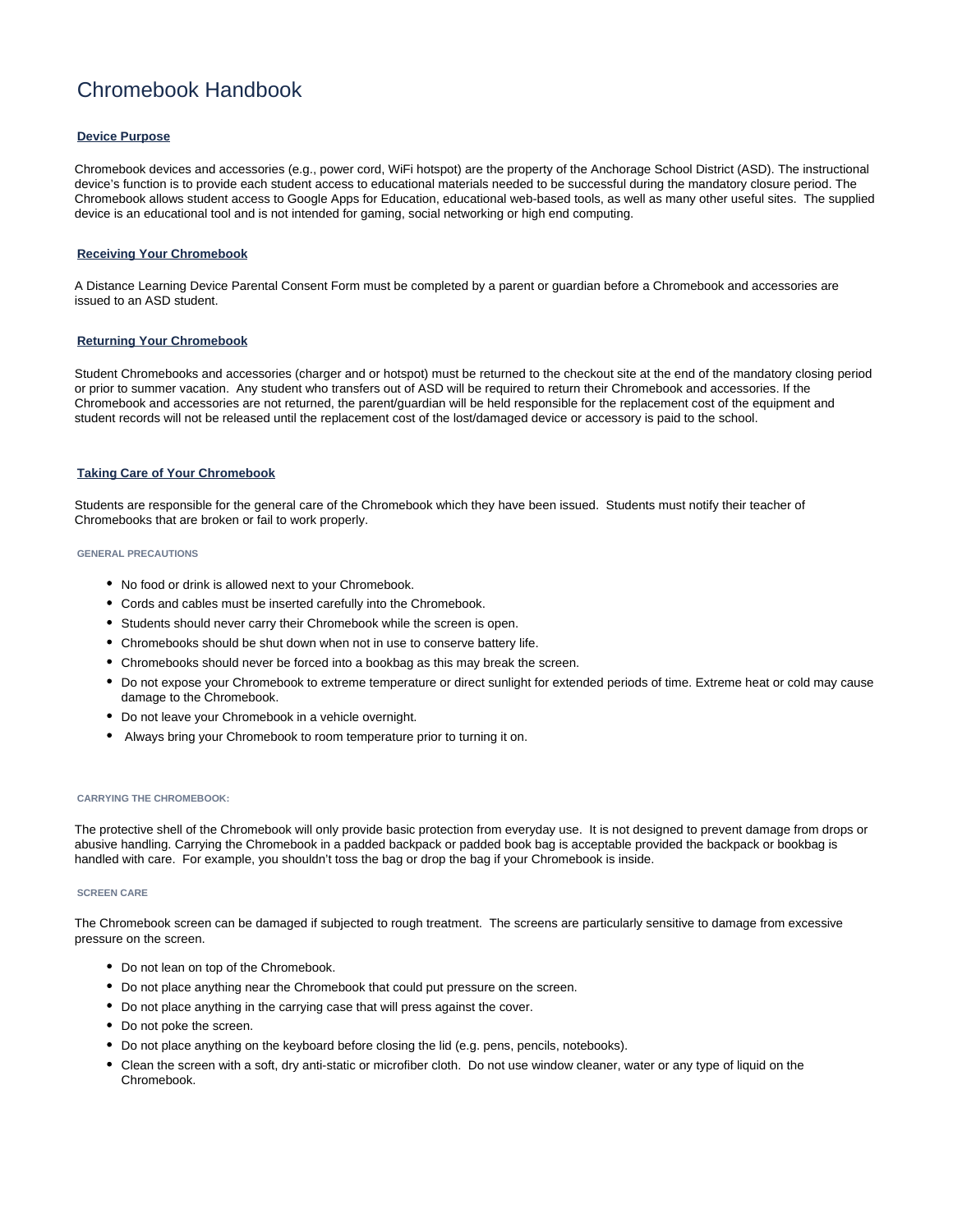## **Managing Your Files and Saving Your Work**

Students may save documents to their Google Drive. Saving to Google Drive will make the file accessible from any computer with internet access. Students using Google Drive to work on their documents will not need to save their work, as Drive will save each keystroke as the work is being completed. It will be the responsibility of the student to maintain the integrity of their files and keep proper backups. Students will be trained on proper file management procedures.

#### **Personalizing the Chromebook**

Chromebooks must remain free of any writing, drawing, or stickers.

#### **Software on Chromebooks**

Chromebook software is delivered via the Chrome Web Store. These are web-based applications that do not require installation space on a hard drive. Some applications, such as Google Drive, are available for offline use. The software originally installed on the Chromebook must remain on the Chromebook in usable condition and easily accessible at all times.

From time to time the school may add software applications for use in a particular course. This process will be automatic with virtually no impact on students. Applications that are no longer needed will automatically be removed by the school as well.

**Virus Protection:** Virus protection is unnecessary on the Chromebook due to the unique nature of its design.

**Additional Software:** Students are unable to install additional software on their Chromebook other than what has been approved by Anchorage School District.

**Software Updates:** In order to receive updates, the Chromebook should be shut down via the menu and restarted daily.

#### **Protecting & Storing Your Chromebook**

#### **CHROMEBOOK IDENTIFICATION**

Chromebooks will be labeled in the manner specified by ASD IT. Chromebooks can be identified by:

• Record of serial number and ASD asset tag

Under no circumstances are students to modify, remove, or destroy identification labels.

#### **STORING YOUR CHROMEBOOK**

Nothing should be placed on top of the Chromebook, when stored. The Chromebook should be charged as needed each day. Chromebooks should *never* be stored in a vehicle.

#### **Repairing or Replacing Your Chromebook:**

- Loaner Chromebooks may be issued to students when they leave their Chromebook for repair with ASD IT.
- If repair is needed due to malicious damage, the school may refuse to provide a loaner Chromebook.
- Repaired Chromebooks will end up with the original factory image as first received. It is important that students keep their school data synced to Google Drive so documents and class projects will not be lost. Personal information that cannot be replaced should be kept at home on an external storage device.
- Students and parents will be charged for Chromebook damage that is a result of misuse or abusive handling.

Please report all Chromebook problems to your teacher.

If a Chromebook becomes defective (at no fault of the student) ASD will replace the Chromebook.

**LOST, STOLEN OR INTENTIONALLY DAMAGED DEVICE AND ACCESSORIES**

A Chromebook or any of its accessories that are lost (whereabouts unknown) or intentionally damaged is the responsibility of the student and parent involved in the loss of property.